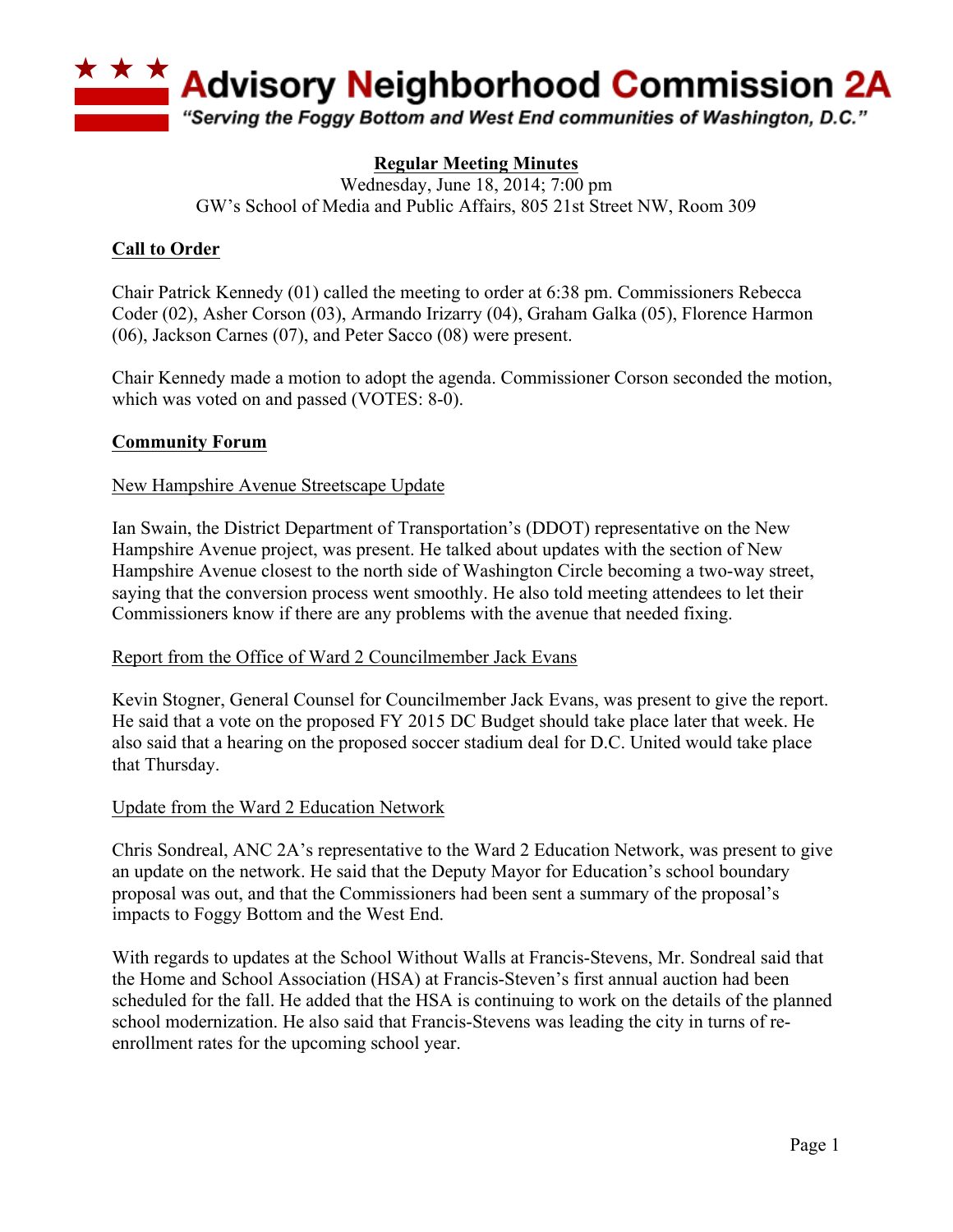Chair Kennedy asked what effects the proposed boundary changes would have for the middle school grades at Francis-Stevens, and Mr. Sondreal talked about the changes' effects on the current Ross Elementary boundaries.

# **General Agenda**

Presentation by the U.S. General Services Administration on the Initiation of a Master Planning Process Regarding Development by the State Department at Navy Hill/Potomac Annex

Stephanie Leedom, Project Leader for the Potomac Hill Master Campus Plan, was present, along with multiple other project representatives. Ms. Leedom said that the team was in the process of developing a master campus plan for Potomac Hill, the property across 23rd Street NW from the State Department.

Ms. Leedom said that the control of property was transferred over to the General Services Administration (GSA), and that part of the transfer required the development of a campus master plan for the site.

Ms. Leedom handed out a fact sheet going over how the public could give give input on the developing master plan.

Jill Springer, a representative from the General Services Administration, talked about their upcoming public meeting on the project, which would be on July 9th at St. Mary's Church.

Chair Kennedy asked how the DC Preservation League's historic preservation application for the site was being considered with the development of the master plan. The representatives said that they were currently studying the application to determine how it would affect the campus plan.

Application by The River Inn/Dish (924  $25<sup>th</sup>$  Street, ABRA-001782) for a Substantial Change to its Class CH license and a Stipulated License to Permit the Installation of a Summer Garden and Sidewalk Café

and

# Application for a Public Space Permit by River Inn/Dish (924  $25<sup>th</sup>$  Street) for the Installation of a 44-Seat Sidewalk Café

Commissioner Corson said that, at his request, the River Inn had withdrawn both the liquor license and public space applications.

# Presentation by Colleen Hawkinson on moveDC

Colleen Hawkinson from the District Department of Transportation (DDOT) was present to give a presentation on moveDC, the city's recently-released long range transportation plan.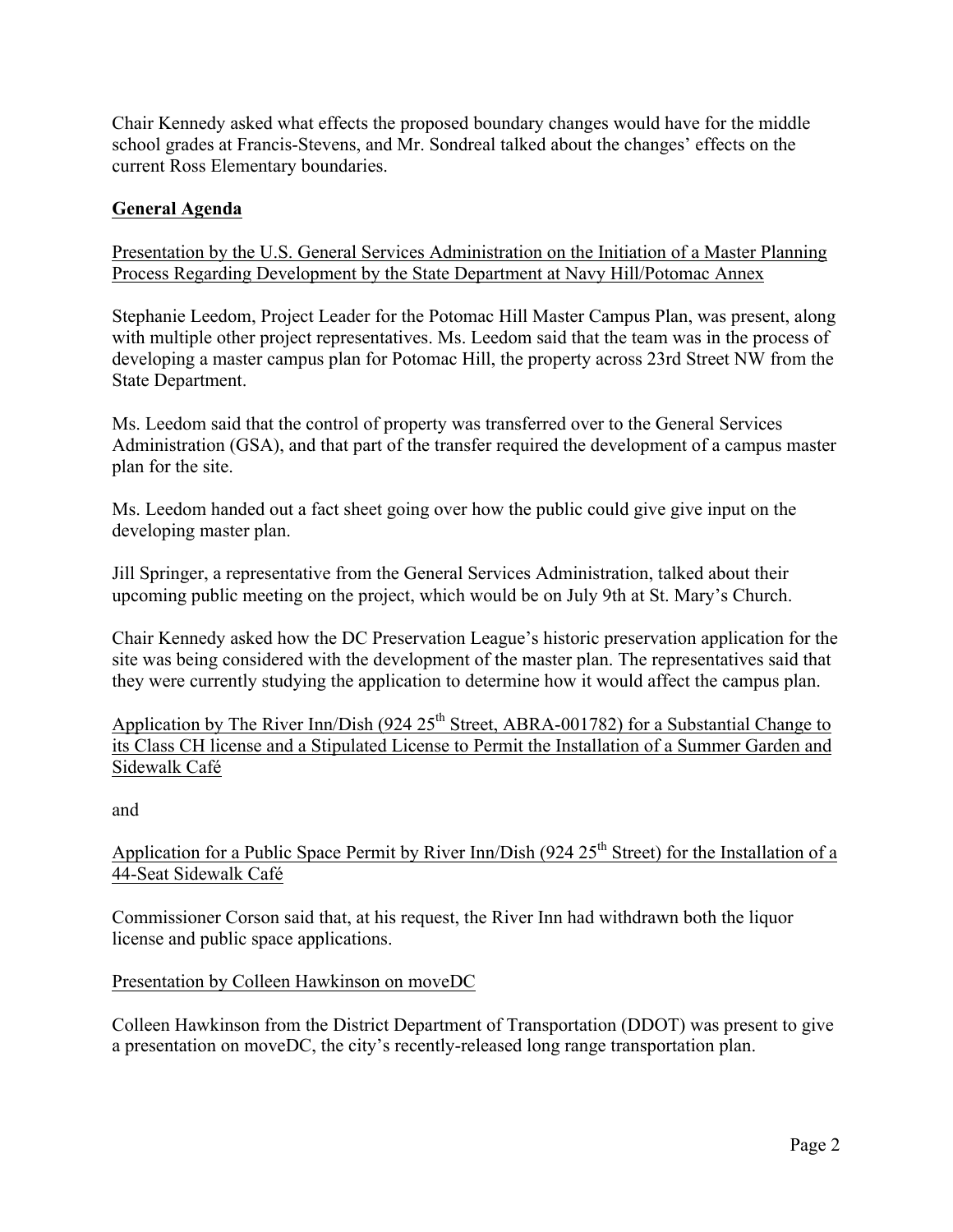Ms. Hawkinson said that development of the plan began more than a year and a half ago. She said that DDOT has done an unprecedented amount of outreach, including live meetings and webinars, in formulating the plan. She added that the plan took into account commitments made in the Sustainable DC plan.

Ms. Hawkinson said that pedestrians had been prioritized in the plan. She added that the plan supports the creation of cycletracks, dedicated freight lanes, and dedicated bus lanes. The plan also combines all the other existing transportation master plans. She said that the moveDC plan was released at the end of May and could be found on the moveDC website.

Ms. Hawkinson then went over some of the opportunities the public had to weigh in on the final plan, adding that the public comment period ends on July  $7<sup>th</sup>$ . She also gave out maps to the Commissioners which go over the planned changes to the Foggy Bottom area.

ANC 2A took no action on this matter.

### Presentation by Sarah Fashbaugh from the Alcoholic Beverage Regulation Administration

Sarah Fashbaugh, a Community Resource Advisor for the Alcoholic Beverage Regulation Administration (ABRA), was present to give the presentation. She first went over upcoming Alcoholic Beverage Control (ABC) Board hearings that affect the Foggy Bottom area. She added that grocery stores and markets that only sell beer and wine had their license renewals coming up.

Ms. Fashbaugh then went over updates to the protest process for licenses. She also talked about the activities of the Noise Task Force, as well as the availability of the noise complaint hotline.

Application for a Substantial Change by the Fairmont Hotel (2401 M Street, ABRA-060618) to their Class CH license to Permit Expanded Hours of Operation, Hours of Live Entertainment, and the Addition of a Summer Garden

A representative from the Fairmont Hotel was present, stating that the hotel is seeking three changes to their current liquor license:

- 1. Changes to the interior service hours, however no change to alcohol sale hours
- 2. An expanded indoor entertainment endorsement for 6 pm- 2 am every day
- 3. An expansion of summer garden hours

Commissioner Coder made a notion of non-objection on the updated alcohol service hours. Commissioner Carnes seconded the motion, which was voted on and passed (VOTES: 8-0).

#### Application for a Public Space Permit for a Bench Installation

No one was present representing the applicant so the ANC took action on this matter.

Request by GCDC for a Letter of Support to Permit the Installation of a Sidewalk Café (1730 Pennsylvania Avenue)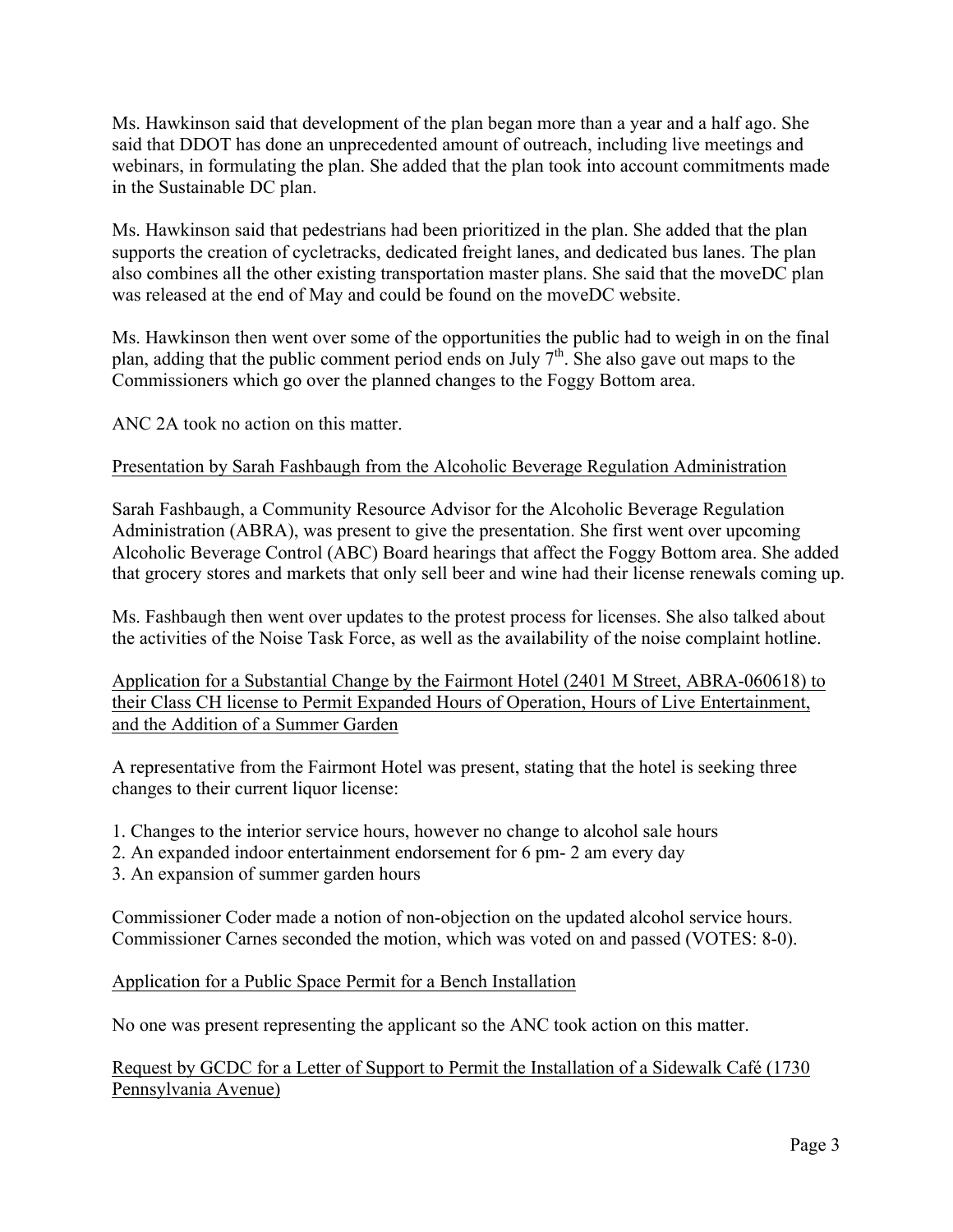Steven Klores from GCDC was present. He said that the restaurant was seeking approval for a 22-seat outdoor cafe on the sidewalk in front of the restaurant. He said that the hours of operation for the sidewalk café would be from 8 am to 9 pm daily.

Commissioner Sacco made a motion to send a letter of support for the project. Commissioner Coder seconded the motion, which was voted on and passed (VOTES: 8-0).

### Updates on the West End Library and Fire Station Projects

No one from the Deputy Mayor for Planning and Economic Development's (DMPED) office or Eastbanc was present to talk about the matter.

### Designation of ANC Representative Before the D.C. Council on PR 20-819 and PR 20-820, Relating to the Disposition of the Stevens School Property (1050  $21<sup>st</sup>$  Street)

Chair Kennedy made a motion to designate Commissioner Harmon as the ANC's representative to appear in front of the DC Council to support the disposition agreement for the Stevens School property. Commissioner Harmon asked for a friendly motion to allow Chair Kennedy to go as an alternate in case she could make it. Chair Kennedy accepted the friendly amendment. Commissioner Harmon seconded the final motion, which was voted on and passed (VOTES: 7- 1).

### Consideration of a Letter to D.H.C.D. Regarding Funds for Affordable Housing

### *Commissioner Harmon recused herself from discussing and voting on this matter.*

Commissioner Coder went over Eastbanc's commitments to affordable housing as part of the Eastbanc projects at the West End library and fire station development sites. She said that Eastbanc needed to make up for a gap in public-private funding to create the required affordable housing at the sites, and that they were currently applying for funding from the DC Department of Housing and Community Development (DHCD).

Commissioner Coder added that she and Councilmember Evans' office had already submitted letters of support for Eastbanc to receive funding from DHCD, and she passed out a resolution so that ANC 2A could also give its support for the funding.

Commissioner Coder made a motion to pass the resolution as presented. Commissioner Galka seconded the motion, which was voted on and passed (VOTES: 7-0).

### Application by Hillel and G.W.U. for Zoning Relief and a Related Campus Plan Amendment for Subject Property (2300 H Street)

*Commissioner Sacco recused himself discussing and voting on this matter.*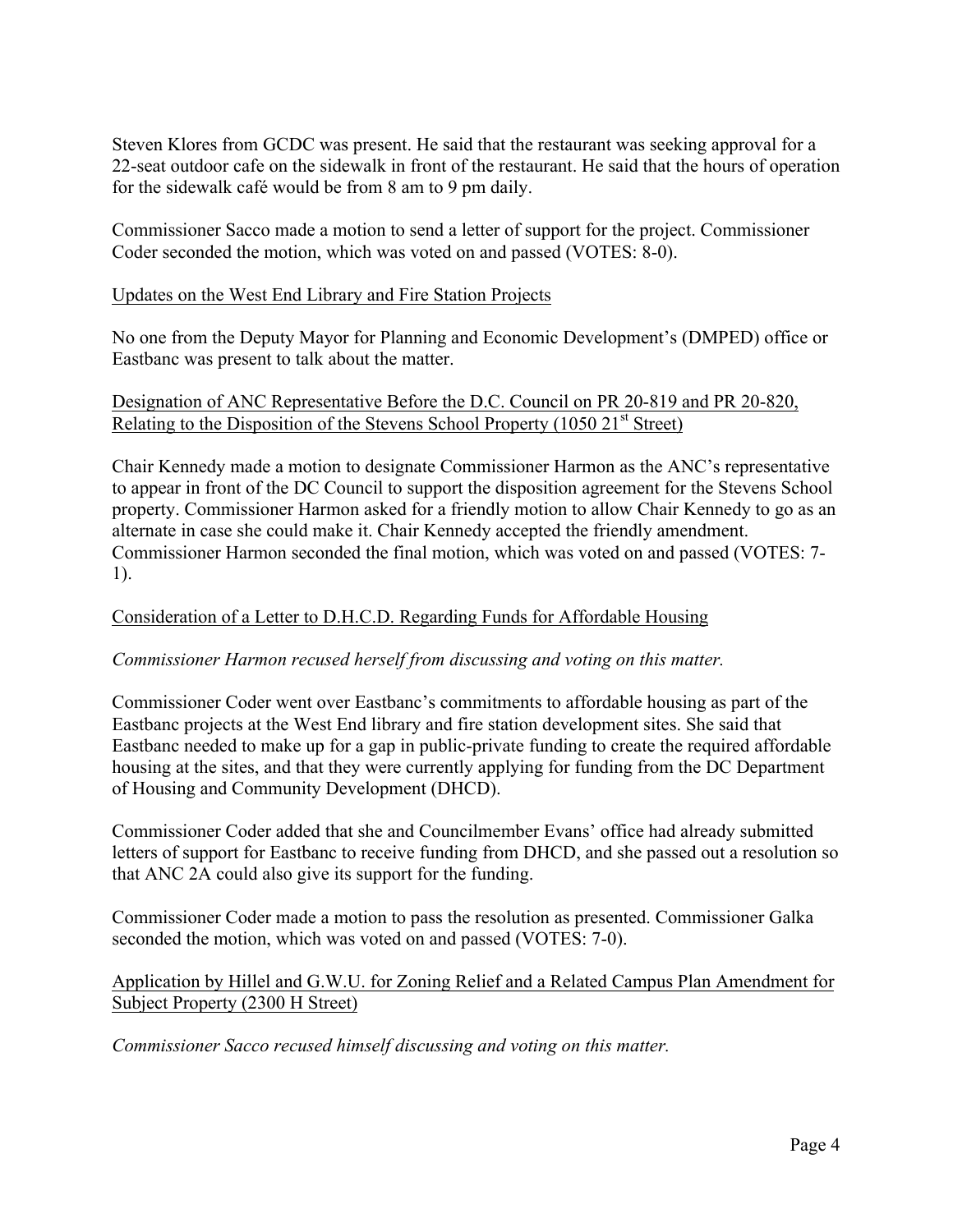David Avitabile, GW Hillel and GW's representative on the matter, was present and gave an overview of the project proposal, as well as GW's proposed involvement in the final building. He added that proposal would be presented to the Zoning Commission on the coming Monday night.

Mr. Avitabile said that there were currently three matters in front of the Zoning Commission on the project:

- 1. The variances that GW Hillel was asking for to build the building
- 2. GW's proposed special exception for the campus plan use
- 3. GW's proposed clarification of a campus planned unit development (PUD) order

Mr. Avitabile added that the variances that GW Hillel was requesting included a variance from the rear yard requirement, a variance to occupy one hundred percent of the lot, a variance for the parking requirement, a small floor area ratio (FAR) variance, and a special exception for the required roof structure setback.

Mr. Avitabile said that the current construction agreement that GW Hillel had reached with St. Mary's Church included all the usual elements of a sound construction management agreement and then some additional ones.

With regards to GW's occupancy in the building, Mr. Avitabile went over the agreement by GW to limit use of the top two floors of the building to student life space with no staff offices. He also went over the agreement to remove the Square 77D development site from the 2007 Foggy Bottom Campus Plan development list in order to swap for the amount of density that GW would gain by using the top two floors of the building.

Stephen Markus, St. Mary's Church's representative on the matter, was present to talk about St. Mary's viewpoints on the agreements with GW Hillel. He said that St. Mary's was asking the ANC to request a 30 day extension of the upcoming Zoning Commission hearing to allow for further discussions with GW Hillel and GW.

Mr. Markus talked about the history of St. Mary's Church, as well as the damages that the church endured during the construction of GW's Health and Wellness Center.

Mr. Markus then said that St. Mary's Church's specific concerns on the project were:

1. The history of the use of an easement on GW Hillel's property to access the back of St. Mary's Church, adding that the north gate access would be removed if GW Hillel buildings were extended all the way to the property line

2. The new entrance to the GW Hillel building would be moved on 23rd Street NW right next to the St. Mary's Church Rector's house.

3. A piece of GW Hillel's proposed building that sticks out over 23<sup>rd</sup> Street NW would take away from the aesthetics of St. Mary's Church.

4. There were some outstanding concerns with the construction management agreement.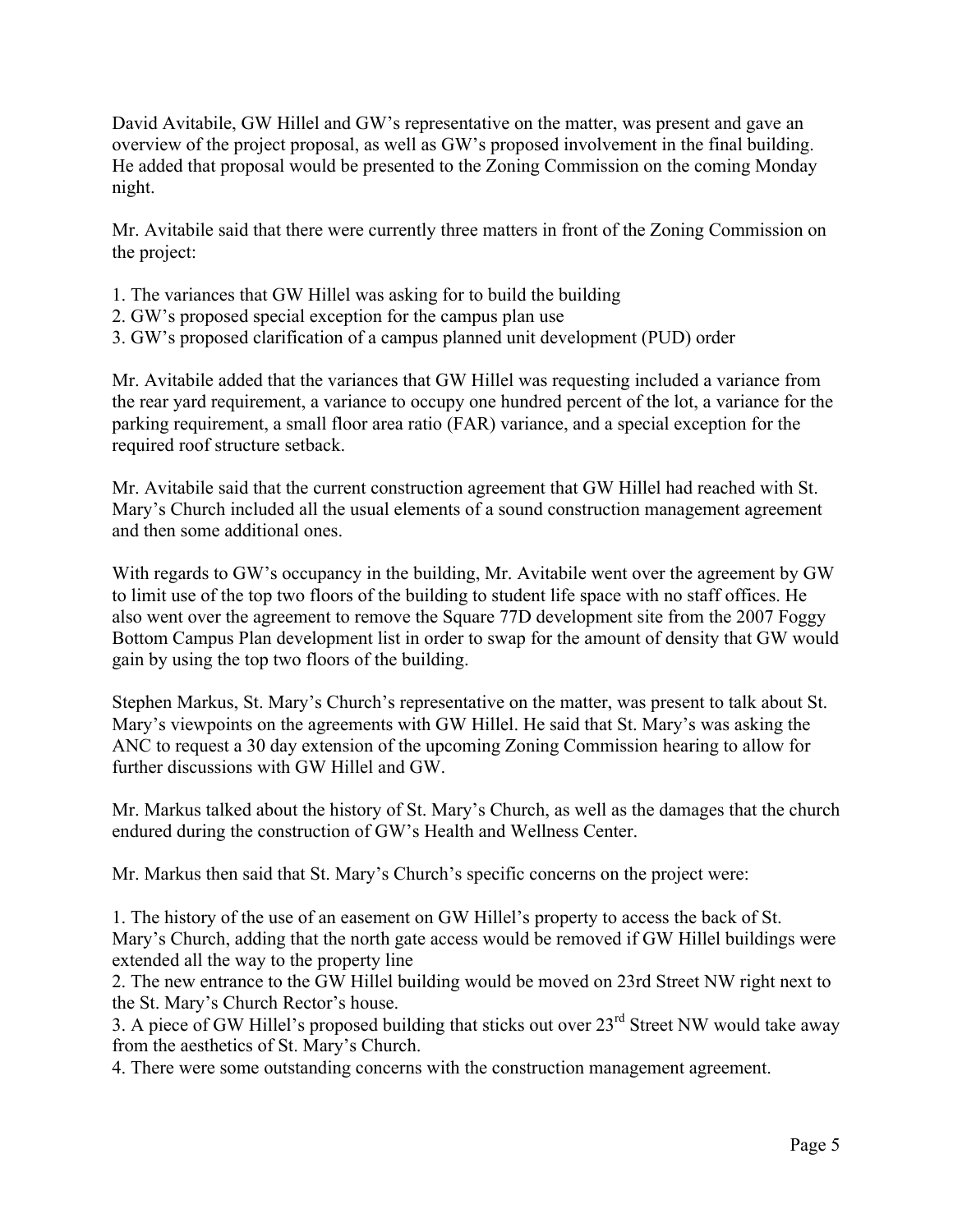Barbara Kahlow, the Secretary-Treasurer for the West End Citizens Association (WECA), was present and went over the concerns that WECA had with the project. She said that WECA was very supportive of the church, and that they had many concerns about the effects that the project would have on the church as well as GW Hillel's proposed one hundred percent occupancy of the lot.

Ms. Kahlow added that WECA was concerned about delivery trucks parking in the bus lane on H Street NW to make deliveries to GW Hillel. She said that WECA also believed there should be community amenities given for this planned unit development (PUD). She ended by saying that WECA encouraged the ANC to protest GW Hillel's proposal until there was a construction management agreement that both parties agreed to.

In response to both parties, Mr. Avitabile said that GW Hillel was carefully considering the 30 day extension request for the Zoning Commission hearing. He said that the request would be problematic because it would mean that there would be a two month delay on the start of construction for the project since the Zoning Commission did not meet in August

Mr. Avitabile also said that based on the agreement that GW and St. Mary's Church had reached with the construction of Amsterdam Hall, St. Mary's was allowed to cross GW property at a different location and thus avoid the use of easement near GW Hillel.

Commissioner Galka distributed a resolution he wrote on the matter, which stated that the ANC would give conditional support to the GW Hillel project, provided that St. Mary's Church and GW Hillel were able to reach an agreement on the project by the ANC's next regular meeting on July 16, 2014, that GW Hillel continued to work with St. Mary's Court to alleviate the project's negative impacts on light and air quality, that GW Hillel worked with a third-party vendor to alleviate issues with delivery vans using the bus drop off location on H Street NW for deliveries, and that GW Hillel alleviate community issues surrounding construction activities at the site.

Commissioner Galka made a motion to adopt his resolution. Chair Kennedy seconded the motion, which was voted on and passed (VOTES: 7-0).

### Update on Signage Issues Related to an Appeal Filed by ANC 2A and 22 West Residences Regarding Hilton Garden Inn (2201 M Street)

Bruce Collins, Director of Development for OTO Development, the company that was developing the Hilton Garden Inn in the West End, was present. He went over the current signage application filed with the District Department of Transportation (DDOT). He said that in order for the application to continue, the developers needed approval from the ANC.

Mr. Collins then said that the developers had reduced the dimensions of the sign's lettering after discussions with Sally Blumenthal from the 22 West Residences.

Commissioner Harmon made a motion to authorize Chair Kennedy to send a letter of support for the application. Commissioner Corson seconded the motion, which was voted on and passed (VOTES: 8-0).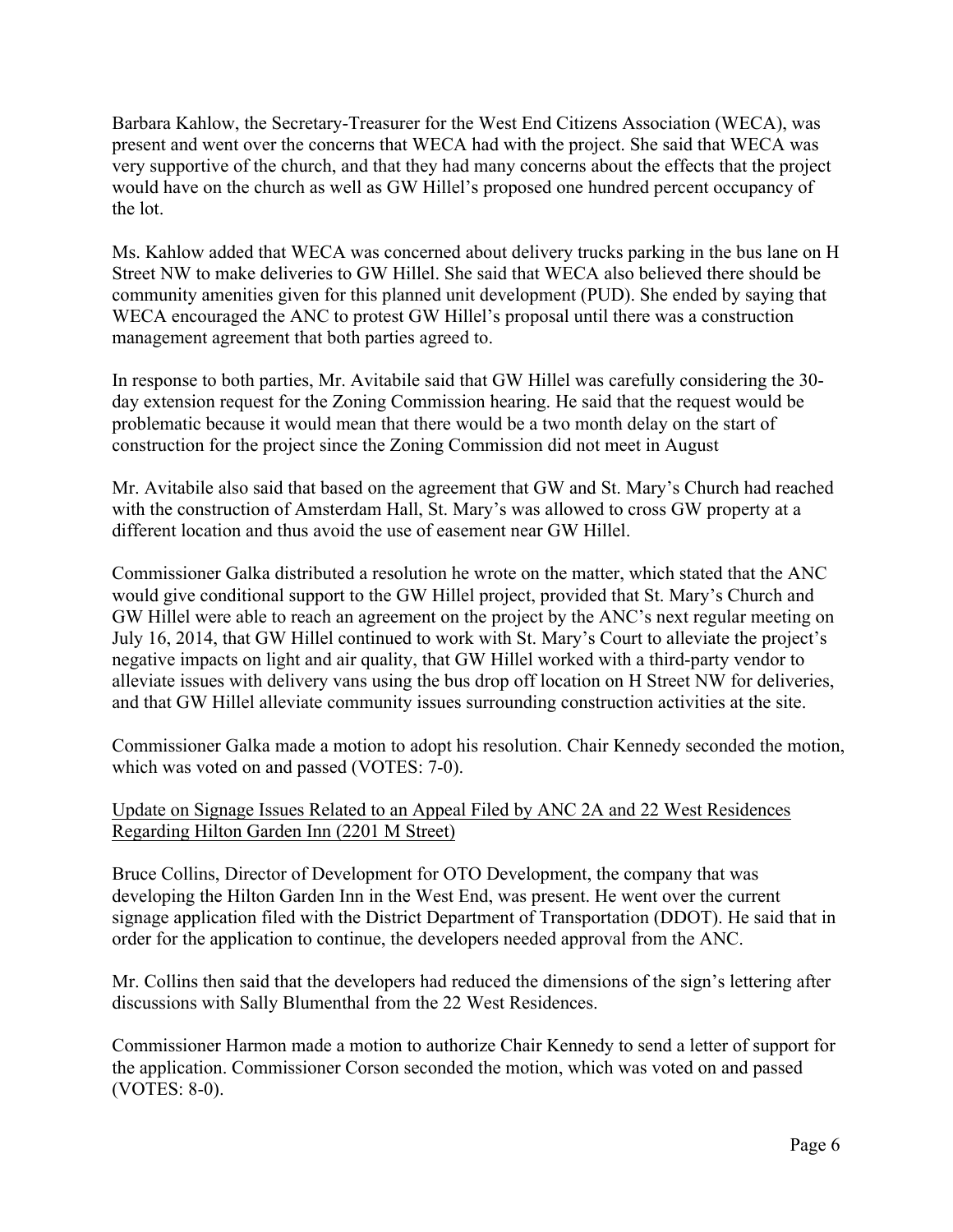# Resolution regarding permit issuance for nighttime construction activity at Patton Boggs (2550 M Street)

Commissioner Coder said that the DC Department of Consumer and Regulatory Affairs (DCRA) gave Patton Boggs a nighttime construction permit last summer. She said that nearby residents had measured the decibel level of the construction at night, and were successful in convincing DCRA to no longer issue nighttime permits to Patton Boggs.

Commissioner Coder said that nearby residents were afraid that DCRA may be asked to issue a nighttime permit again this summer. She distributed a resolution she wrote on the matter, which asked DCRA to not issue a nighttime construction permit to Patton Boggs. She added a friendly amendment to ask Patton Boggs to start morning construction and loading after 7 am.

Multiple local residents were present to support Commissioner Coder's resolution.

Commissioner Coder made a motion to adopt her resolution. Commissioner Corson seconded the motion, which was voted on and passed (VOTES: 8-0).

# Request by Arts in Foggy Bottom for a Letter of Support in Order to Permit the Installation of a Sculpture in Public Space on a Light Pole near  $26<sup>th</sup>$  and I Streets

Chair Kennedy said that one of the sculptures for the Arts in Foggy Bottom sculpture exhibit was originally placed in public space, and that the District Department of Transportation (DDOT) made the Arts in Foggy Bottom team take it down. He said that the team was asking for the ANC to send a letter of support so that the sculpture could be installed again.

Commissioner Corson made a motion to send a letter of support. Commissioner Coder seconded the motion, which was voted on and passed (VOTES: 8-0).

# Consideration of a Letter Regarding Enforcement of Leashed/Unleashed Dog Usage of Francis Field

Commissioner Coder went over the issue, explaining how there used to be a Metropolitan Police Department (MPD) officer who issued many tickets to dog owners who were using the field with their unleashed dogs, which was allowed. She distributed a resolution she wrote on the matter, which sought to clarify the leash law for the field.

Commissioner Coder made a motion to adopt her resolution. Commissioner Carnes seconded the motion, which was voted on and passed (VOTES: 8-0).

# **Administrative Agenda**

# Approval of the Special April Commission Meeting Minutes